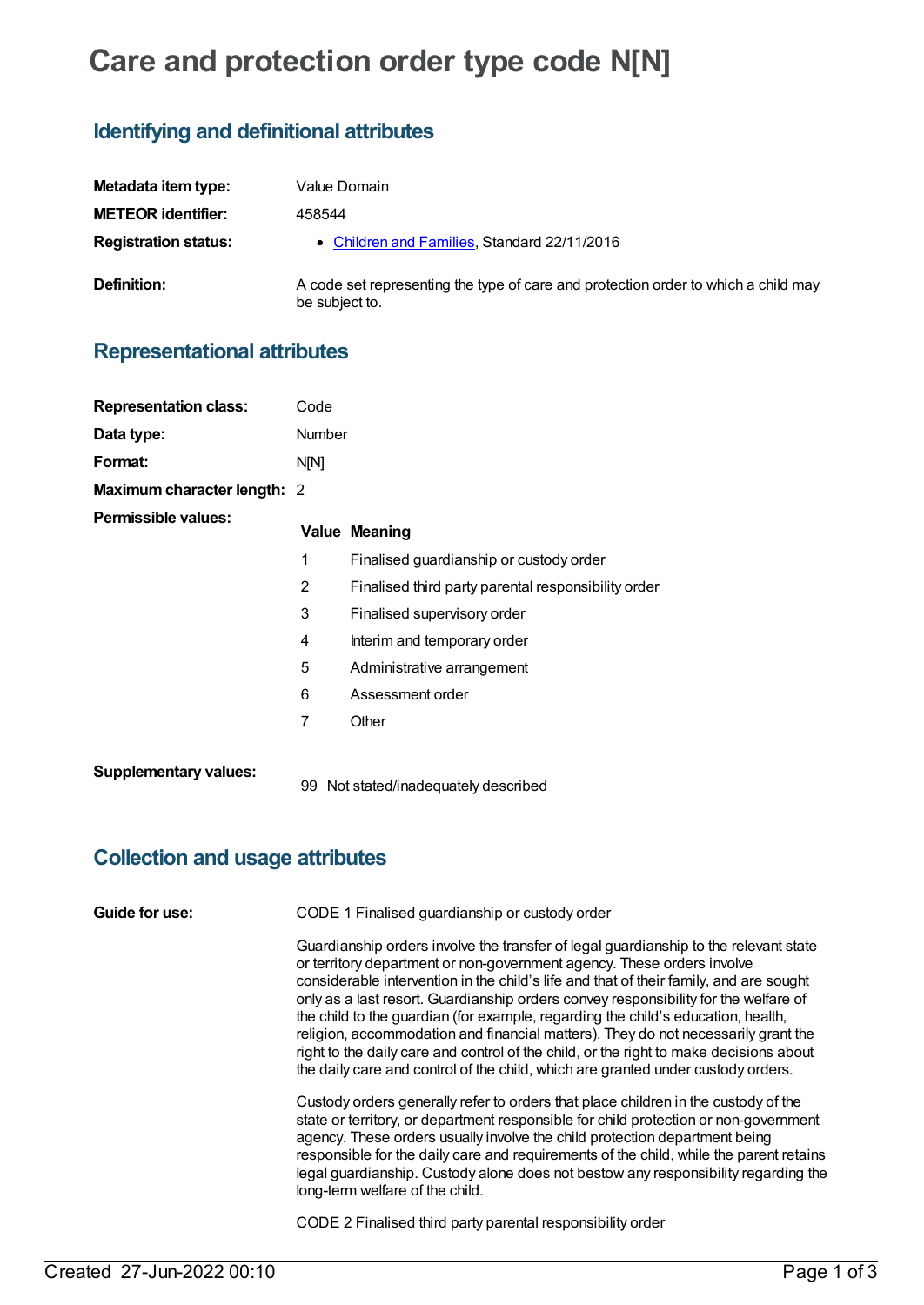Third party parental responsibility orders transfer all duties, powers, responsibilities and authority, parents are entitled to by law, to a nominated person(s) considered appropriate by the court. The nominated person may be an individual such as a relative or an officer of the state or territory department.

Third party parental responsibility may be ordered in the event that a parent is unable to care for a child, and as such parental responsibility is transferred to a relative.

'Permanent care orders' are an example of a third party parental responsibility order and involve transfer of guardianship to a third party carer. It can also be applied to the achievement of a stable arrangement under a long-term guardianship order to 18 years without guardianships being transferred to a third party. These orders are only applicable in some jurisdictions.

CODE 3 Finalised supervisory order

Finalised supervisory orders give the department responsible for child protection some responsibility for a child's welfare. Under these orders, the department supervises and/or directs the level and type of care that is to be provided to the child. Children under supervisory orders are generally under the responsibility of their parents and the guardianship or custody of the child is unaffected.

Supervisory and other finalised orders are therefore less interventionist than guardianship or custody orders but require the child's parent or guardian to meet specified conditions, such as medical care of the child.

CODE 4 Interim and temporary order

Interim and temporary orders generally cover the provisions of a limited period of supervision and/or placement of a child. Parental responsibility under these orders may reside with the parents or with the department responsible for child protection.

Unfinalised orders (such as applications to the court for care and protection orders) are also included in this category, unless another finalised order is in place.

CODE 5 Administrative arrangements

Administrative arrangements are agreements with the child protection departments, which have the same effect as a court order of transferring custody or guardianship. These arrangements can also allow a child to be placed in out-ofhome care without going through the courts.

CODE 6 Assessment order

A court order to enable the assessment of the child for the purposes of determining whether the child is in need of protection. The assessment is also used to determine whether the parent has the capacity to exercise parental responsibility for the child.

CODE 7 Other

'Other' is only used for appropriate authorities for the placement of children in outof-home care that are outside the scope of care and protection orders. These may include administrative authority for placement of young offenders, interstate orders or administrative and voluntary arrangements with the Department responsible for child protection which do not have the effect of transferring custody or guardianship.

CODE 99 Not stated/inadequately described

Includes unknown and other types or orders not listed above.

#### **Source and reference attributes**

| <b>Submitting organisation:</b> | Australian Institute of Health and Welfare |
|---------------------------------|--------------------------------------------|
| Steward:                        | Australian Institute of Health and Welfare |